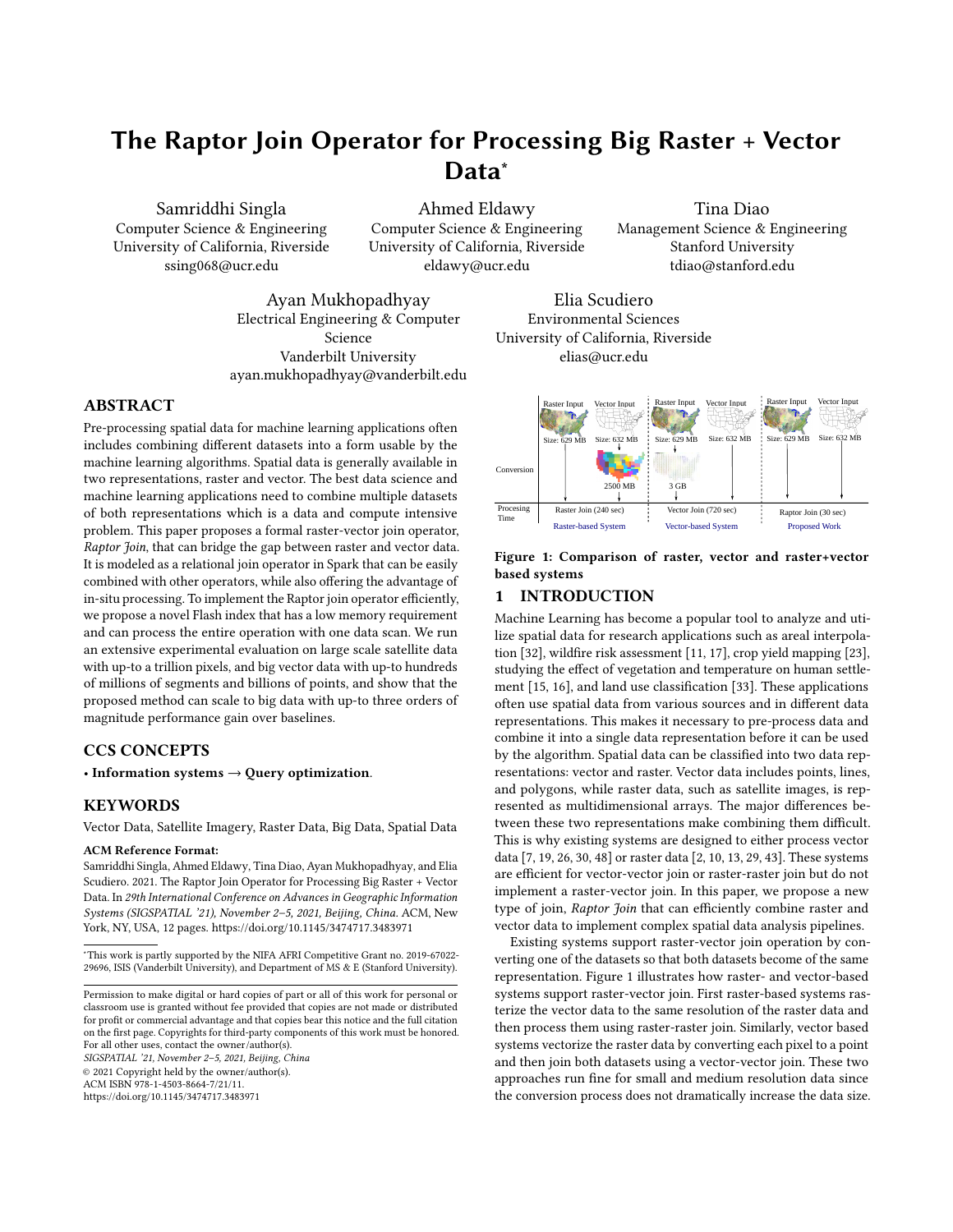SIGSPATIAL '21, November 2-5, 2021, Beijing, China Samriddhi Singla, Ahmed Eldawy, Tina Diao, Ayan Mukhopadhyay, and Elia Scudiero

However, with the recent availability of high-resolution satellite data, these approaches no longer scale. In fact, the converted data size increases *quadratically* with the resolution [\[39\]](#page-9-17).

To further highlight the limitations of existing approaches, we start with raster-based systems. Existing raster-based approaches for the raster-vector join problem can be broadly categorized into two methods. First, on-the-fly method iterates over vector records, rasterize each record on-the-fly and combine it with the raster data to retrieve the relevant pixels. This method suffers from the overhead of the rasterization step and the redundant access to raster data when geometries are close to each other. Second, the materialized method materializes all the rasterized data to increase the computation efficiency but it suffers from the huge size of the rasterized data. For example, a 632MB dataset that represents the 74k US Census tracts is rasterized to nearly 2.5GB of data at 1km resolution.

On the other hand, vector-based systems convert raster pixels to points and process them with the vector data as illustrated in Figure [1.](#page-0-0) Methods can be similarly categorized as on-the-fly and materialized methods. The on-the-fly method first indexes the vector data and then scans the pixels, convert each pixel to a point, and process it with the index. This method suffers from the large index size and the overhead of accessing the index for each pixel. The materialized method first converts and materializes all pixels to points, and then runs an efficient distributed spatial join algorithm on the result. This method suffers from the huge size of the materialized data. For example, a 34MB compressed GeoTIFF file with 600 million pixels will be converted to nearly 3 GB of decompressed vector representation.

The proposed Raptor Join can concurrently process raster and vector data. Raptor Join  $(RJ_{\bowtie})$  overcomes the limitations of existing systems as follows. First,  $RJ_{\bowtie}$  is implemented using an insitu approach in Spark [\[50\]](#page-9-18) which does not require an expensive data loading phase. Second, it directly processes raster and vector data in their native representations and does not require any data conversion. Third,  $RJ_{\bowtie}$  is modeled as a relational operator which makes it easier to combine with other relational operators in Spark such as selection, join, grouping, and aggregation. Previous work showed that a similar approach is efficient for the zonal statistics problem [\[38](#page-9-19)[–40\]](#page-9-20) but that work is still limited and cannot support complex analytical queries [\[42\]](#page-9-21). The  $RJ_{\bowtie}$  operator is the first general-purpose operator that can build complex distributed processing pipelines for raster and vector data.

The proposed  $RJ<sub>M</sub>$  operator models both raster and vector data as relational data. Vector data is represented as a set of geometries while raster data is virtually represented as a set of pixels. To join them, we first define three predicates that define the logic of matching a pixel with either a point, a line, or a polygon. Based on that, we define the Raptor join output and show how it can be combined with standard operators to perform arbitrarily complex query pipelines for real scientific applications. To implement the Raptor join operator efficiently, we propose a novel distributed index structure termed Flash index which is stored as a set of integer arrays that represent ranges in the raster data that join with the vector data. Flash index has a very small memory footprint which allows it to efficiently process terabytes of data. We compare the proposed system to GeoTrellis [\[10\]](#page-9-13), Google Earth Engine [\[13\]](#page-9-14), Rasdaman [\[2\]](#page-9-12),

<span id="page-1-1"></span>

Figure 2: Raster file structure

Sedona [\[48\]](#page-9-11), Adaptive Cell Trie (ACT) [\[19\]](#page-9-8), and Beast [\[53\]](#page-9-22), and show that it has up-to three orders of magnitude performance gain over them while being perfectly able to scale to big data and use fewer resources.

To summarize the contributions, this paper: (1) Defines a logical relational data model that represents both raster and vector data. (2) Proposes a new operator Raptor Join  $(RJ_{\bowtie})$  that joins raster and vector data. (3) Formulates three predicates for joining points, lines, and polygons, with raster data. (4) Proposes a new data structure, Flash Index, and uses it to implement  $RJ_{\bowtie}$  efficiently in Spark. (5) Runs a comprehensive experimental evaluation on real datasets to show the efficiency of  $RJ_{\bowtie}$ .

The rest of this paper is organized as follows: Section [2](#page-1-0) describes the data and query model of the proposed system. Section [3](#page-3-0) details the algorithm used to implement the proposed operator and the Flash-index construction and processing. Section [4](#page-5-0) runs an extensive experimental evaluation of the proposed system. Section [5](#page-8-0) covers the related work in literature. Section [6](#page-9-23) concludes the paper and discusses future work.

# <span id="page-1-0"></span>2 PROBLEM FORMULATION

This section defines the new Raptor Join  $(RJ_{\bowtie})$  operator which joins raster and vector data. We begin by defining the data model for both raster and vector inputs, followed by the output of the  $RJ_{\bowtie}$ operator for three types of geometries: points, lines, and polygons.

### 2.1 Input Data Model

A key advantage of our system is its ability to process both raster and vector data in their native representation. In other words, it can directly process raster data represented as 2D arrays in compressed GeoTIFF or HDF files, and vector data represented as sequences of coordinates in CSV or binary Shapefiles. This poses a challenge on how to combine these two representations without data conversion. Our idea is to propose a common logical model that allows users to write queries but without actually doing any conversion. We choose the relational model as a common data model since it naturally integrates with other Spark operations to produce powerful query plans. We reiterate that even though we propose a common relational model for formalization purposes, the proposed system neither requires raster data to be input in a tabular form nor does it internally convert it into a relational form.

Raster dataset  $R$ : Figure [2](#page-1-1) illustrates the physical structure of the raster data. The input consists of a collection of raster files. Each file  $R \in \mathcal{R}$ , identified by a unique ID  $R_{id}$ , is a matrix of pixels organized into rows and columns. Each pixel  $px = (R_{id}, x, y, m)$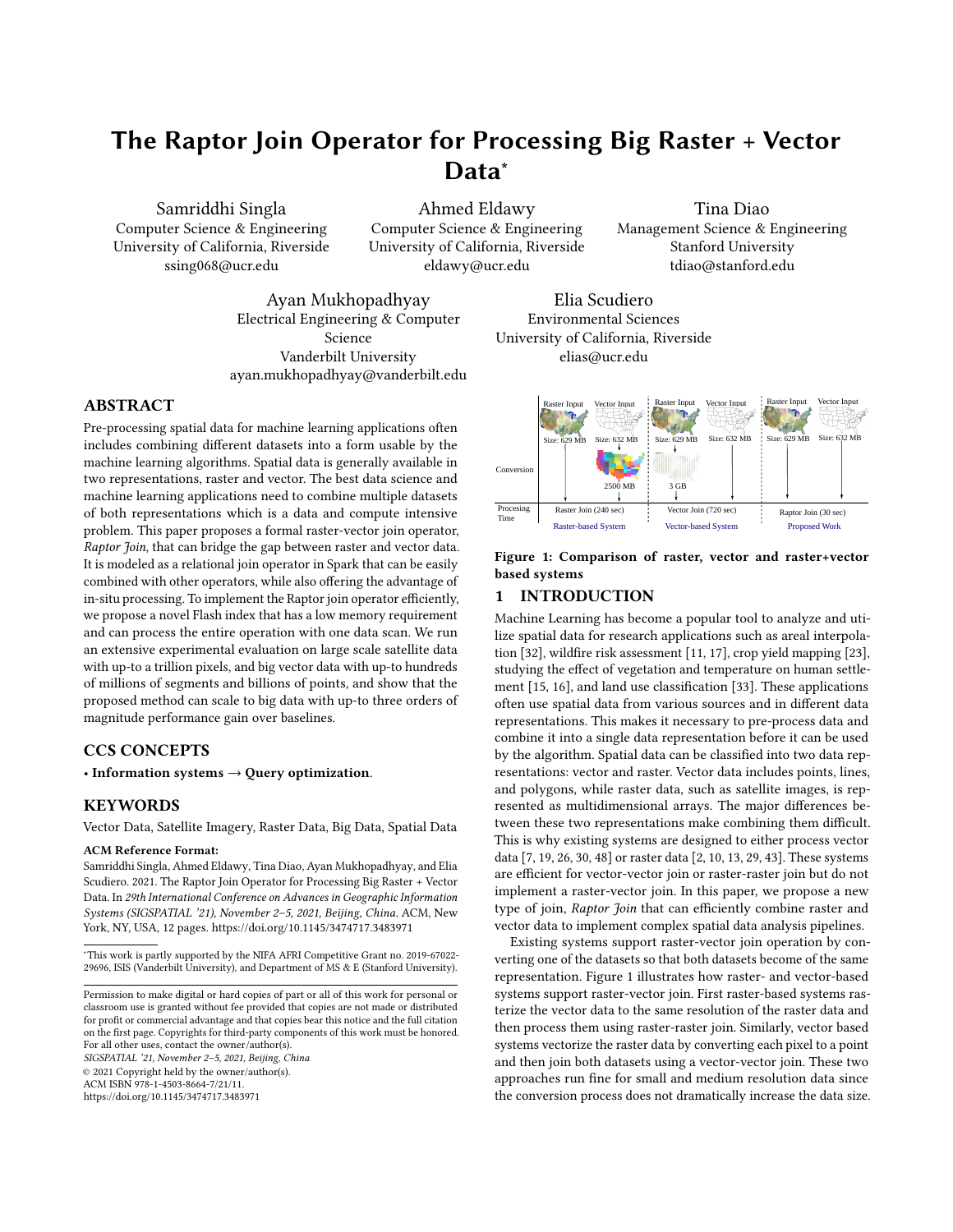<span id="page-2-0"></span>

<span id="page-2-1"></span>Figure 3: Three predicates  $\theta$  for Raptor Join

in file  $R_{id}$  is located at column x, row y, and has a numeric value , e.g., temperature or vegetation. For efficient storage and access, raster file formats group pixels into equi-sized non-overlapping sub-arrays called tiles, and each tile is assigned an identifier,  $T_{id}$ . For example, in Figure [2,](#page-1-1) each file contains 16 tiles and each tile contains 25 pixels.

We use the array model as a physical representation when data is loaded in memory for its efficiency. In addition, we provide a relational logical representation to simplify the query processing for users. The logical model represents the raster dataset,  $R$  as a set of  $(R_{id}, x, y, m)$  tuples by simply flattening all the pixels and rasters in it.

## $R = \{(R_{id}, x, y, m)\}$

Raster Metadata  $R.M$ : Each raster image  $R$  is associated with metadata that consists of the following information:

(1) Number of columns  $(c)$  and rows  $(r)$  of pixels in it. (2) Tile width  $(tw)$  and tile height  $(th)$  in pixels. (3) The grid-to-world  $(G2W)$  affine transformation matrix that converts a pixel location on the grid to a point location in the world, and the inverse, world– to-grid ( $W2G$ ) transformation. (4) Coordinate Reference System (CRS) which describes the projection that maps the Earth surface to the world coordinates as defined by the ISO-19111 standard [\[14\]](#page-9-24). The metadata is not replicated for each pixel, but is stored only once in memory and is associated with pixels through the raster ID that contains the pixel. It can be used to calculate the following attributes, as needed, for each raster layer R or pixel  $px$ : (1) Pixel bounding box,  $bb(px)$ ; (2) Pixel resolution,  $p_x, p_y$ ; (3) Tile ID,  $T_{id}(px)$ ; (4) Number of tiles in the file,  $numTiles$ . For information on how the attributes are calculated, please refer to Appendix [A.](#page-10-0)

Vector Dataset  $V$ : is defined as a collection of geometric features that comprise points, lines, or polygons. Points represent discrete data values using a pair of longitude and latitude  $(lon, lat)$ . Lines or linestrings represent linear features, such as rivers, roads, and trails. Each line is represented by an ordered list of at least two points. Polygons represent areas such as the boundary of a city, lake, or forest. Polygons are represented as an ordered collection of closed linestrings, i.e., rings, which constitute the boundary of the polygon and optionally holes inside it. In this paper, we represent a vector dataset, *V* as a set of  $(g_{id}, g)$  tuples, where  $g_{id}$  is a unique identifier for the record and  $g$  is the geometry.

# $V = \{(q_{id}, g)\}$

If  $V$  has a different CRS than the raster dataset  $R$ , we convert  $V$ to match  $R$  on-the-fly as the data is loaded.

### 2.2  $\text{RJ}_{\bowtie}$  Output Definition

This section formally defines the output of the  $RJ<sub>M</sub>$  operator that brings together raster and vector data.

<span id="page-2-2"></span>**Raptor Join RJ** $\Join$ : is a spatial join operator that takes as input a vector dataset V, a raster dataset  $R$ , and a predicate  $\theta$ . It produces the set of (geometry, pixel) pairs which satisfy the predicate. Based on our collaboration with domain scientists in various fields [\[42\]](#page-9-21), we define three predicates  $\theta_{point}$ ,  $\theta_{line}$ , and  $\theta_{polugon}$  for the three types of geometries defined shortly. Each predicate  $\theta$  takes two input records, a geometry g and a pixel  $px = (R_{id}, x, y, m)$ , and returns true if the geometry and pixel match. Unlike vector-based systems, we show later in the paper that we do not need to test this predicate for individual pixels but we can still find the correct result using the proposed Flash index.

Point Predicate ( $\theta_{point}$ ) returns true if the point location lies inside the bounding box  $(bb(px))$  of the pixel as illustrated by the two shaded pixels in Figure [3\(a\).](#page-2-0)

Line Predicate  $\theta_{line}$  returns true if the line intersects the crosshair of the pixel, which is defined as the two lines splitting the pixel bounding box in half, horizontally and vertically, as depicted by dotted lines in Figure [3\(b\).](#page-2-1) In this figure, shaded pixels are the ones that match the line according to this definition. This predicate can be used in hydrology applications to measure the altitude profile along hillslopes to detect watersheds [\[9\]](#page-9-25).

Polygon Predicate  $\theta_{polyqon}$  returns true if the center of the pixel bounding box is inside the polygon boundary. Figure [3\(c\)](#page-2-2) depicts an example where the pixel centers are marked as points. Blue (green) points mark the centers of the pixels that are inside (outside) the polygon. The shaded pixels are the ones whose centers lie inside the polygon. This predicate can be used in agriculture to calculate the average vegetation per farmland [\[34\]](#page-9-26).

These three predicates can also be used to express other predicates. For example, to match a linestring with all pixels within a distance  $d$ , we can compute a buffer of that distance around the linestring and use  $\theta_{polygon}$ . Conversely, to match a polygon with pixels around its perimeter, we can first compute the polygon boundary as a linestring and then use  $\theta_{line}$ . These transformations are computed on-the-fly as the data is loaded and do not incur a significant overhead on the overall computation time.

For any of the three predicates,  $RJ_{\bowtie}$  outputs a set of  $(q_{id}, R_{id}, x, \mathcal{L})$  $y$ ,  $m$ ) tuples for all geometries and pixels that match. Notice that the user does not explicitly set the predicate but it is automatically chosen by the system based on the geometry type.

$$
\mathcal{R} \bowtie_{\theta} V = \{ (g_{id}, R_{id}, x, y, m) \}
$$
 (1)

This allows us to define  $RJ<sub>M</sub>$  as a new Spark RDD (Resilient distributed dataset) [\[49\]](#page-9-27) operator as shown in Appendix [B.](#page-10-1) Keep in mind that the  $RJ<sub>M</sub>$  operator can be combined with other operators as needed by the application to satisfy the desired query logic. For example, it can be followed by an equi-join with the vector dataset V on the attribute  $g_{id}$  if the geometric feature is needed. Also, it can be followed by a group by operator on  $g_{id}$  to group all pixels that match a single geometry. Similarly, the result can be grouped by the pixel value  $m$  if it represents a raster object, e.g., contour or land type. We can extend our  $RJ_{\bowtie}$  definition for outer joins but we omit these definitions for brevity. Appendix [C](#page-10-2) gives three examples that integrate  $RJ<sub>M</sub>$  into real data science applications.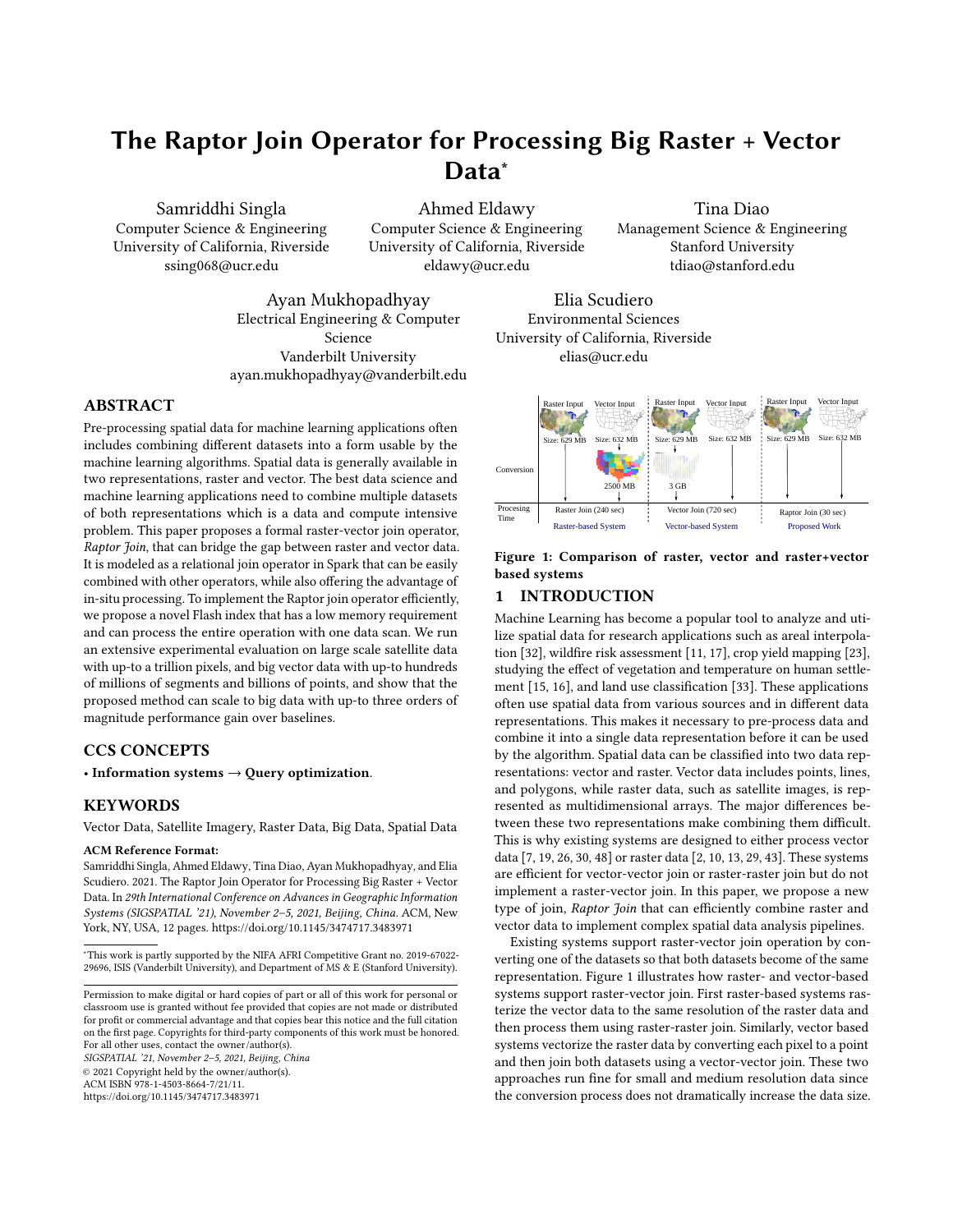<span id="page-3-1"></span>

Figure 4: Implementation Overview of Raptor Join

### <span id="page-3-0"></span>3 RAPTOR JOIN SPARK IMPLEMENTATION

This section describes the proposed algorithm that implements the  $RI_{\bowtie}$  operator. The key design objectives for  $RI_{\bowtie}$  are: (1) In-situ:  $RJ_{\text{M}}$  does not require a preprocessing phase for converting the input data. (2) Efficiency:  $RJ<sub>M</sub>$  handles high-resolution raster data and big vector data. (3) Fully distributed:  $RJ<sub>M</sub>$  runs in a fully distributed mode for scalability.

The key idea of  $RJ_{\bowtie}$  is to resemble a sort-merge join algorithm which scans the input datasets only once. In contrast, raster-based systems resemble a hash-join where each geometry is hashed to pixels (i.e., buckets) which are then joined with input raster data. This will have a cost of  $O(|V| \cdot |\mathcal{R}|)$ , since each geometry in V can be rasterized into a layer with as many pixels as the raster layer,  $|R|$ . On the other hand, vector-based systems resemble a nested-loop join where each pixel is compared to geometries to find the matching ones. If an index is built on geometries, it will resemble an index nested loop join with a running time of  $O(|V| \log |V| + |\mathcal{R}| \cdot \log |V|)$ , where the first term is for building the index and the second term is for searching the index for each pixel in  $R$ . The proposed algorithm has a running time of  $O(|V| \log |V| + |\mathcal{R}|)$ , where the first term resembles a sort step for the vector dataset (in our case, building the Flash index, described shortly) and the second term resembles the linear merge step. The details of the analysis are omitted due to limited space but the analysis follows the approach used in [\[39\]](#page-9-17).

To accomplish this idea,  $RJ_{\bowtie}$  exploits the inherent structure of the raster data and builds an intermediate index structure, termed Flash index. The Flash index is built on the vector data and has three main novelties to satisfy our design objectives. (1) In-situ: The Flash index is built as needed which makes it suitable for in-situ data processing. (2) Efficiency: Since it is built as needed, it is adjusted according to the input data size and resolution to produce a compact and highly-efficient index. (3) Fully distributed: The index is constructed, optimized, and processed in parallel which allows it to scale to big raster and vector data.

Figure [4](#page-3-1) gives an overview of the three phases of the  $RJ<sub>M</sub>$  algorithm, namely, Flash index creation, optimization, and processing.

SIGSPATIAL '21, November 2-5, 2021, Beijing, China Samriddhi Singla, Ahmed Eldawy, Tina Diao, Ayan Mukhopadhyay, and Elia Scudiero

The creation phase takes the input vector data and only the metadata of the raster data to produce an initial Flash index that consists of a set of unordered pixel ranges. The second phase, optimization, repartitions, groups, and orders the pixel ranges to match the structure of the raster data. The goal is to ensure that the third phase can process the entire join query in a single scan over the raster data. The final processing phase uses the Flash index to scan the raster dataset and produce the final output. The output is produced in parallel and is streamed into the next operator depending on how the Spark job is structured.

#### 3.1 Flash Index Creation

The input to this phase is the vector dataset  $(V)$  and the metadata  $(R_{id}.M)$  of all raster files  $(R_{id}\in \mathcal{R})$  and the output is a set of pixel ranges *P* in the format ( $R_{id}$ ,  $T_{id}$ ,  $g_{id}$ ,  $y$ ,  $x_1$ ,  $x_2$ ), where,  $R_{id}$  is the ID of the raster file,  $T_{id}$  is the id of the tile,  $g_{id}$  is the geometry ID, and  $y$  is a row index in the raster file  $R_{id}$  and  $[x_1, x_2]$  is a range of pixels in row  $y$  that match with the geometry  $g_{id}$ . This initial version of the Flash index represents all matching ranges between the vector and raster data. This proposed representation produces a compact index by matching the resolutions of the raster and vector data. For example, if a complex geometry overlaps only a few pixels, only those pixels are encoded regardless of the size of the geometry. On the other hand, if the geometry overlaps a large number of pixels, those pixels will be grouped in ranges to reduce the size of the Flash index. The pixel ranges also prune any non-relevant parts of either dataset. For example, if the vector dataset covers farmlands, then any non-relevant parts in the raster data, e.g., water areas or deserts, will be excluded from the Flash index.

Preparation: Before the vector data can be processed, it might need some of these preparation steps. (1) If the geographical coordinate reference system (CRS) of the vector and raster data do not match, we convert the vector data to match the raster one using a map transformation as defined by the ISO 19111:2019 standard [\[14\]](#page-9-24). (2) If the geometric data does not already have a unique ID, we use the Spark operation zipWithUniqueID to generate a unique ID for each geometry. (3) If the input vector RDD has fewer partitions than the number of cores in the Spark cluster, we randomly repartition the records to have at least one partition per core. This ensures that we fully utilize the cluster during index creation.

Pixel Ranges: Once the vector data is ready, the next step is to create the pixel ranges. The computation of these ranges differ for the three predicates,  $\theta_{point}$ ,  $\theta_{line}$ , and  $\theta_{polygon}$  as detailed below. The following description is given for one raster file  $R$  but the process is simply repeated for all raster files and the output of all of them is merged in no particular order.

3.1.1 Pixel ranges for points. The intersection of a point with raster layer is defined as the pixel whose bounding box  $bb$  contains the point. Given a point at location  $(lon, lat)$ , the matching pixel location can be found using the following equation.

$$
(x', y') = W2G(lon, lat)
$$
 (2)

$$
(x, y) = (\lfloor x' \rfloor, \lfloor y' \rfloor) \tag{3}
$$

First, we apply the  $W2G$  transformation to find the grid coordinates and then use the floor function to find the pixel coordinate. Since each point covers a single pixel, the range is formed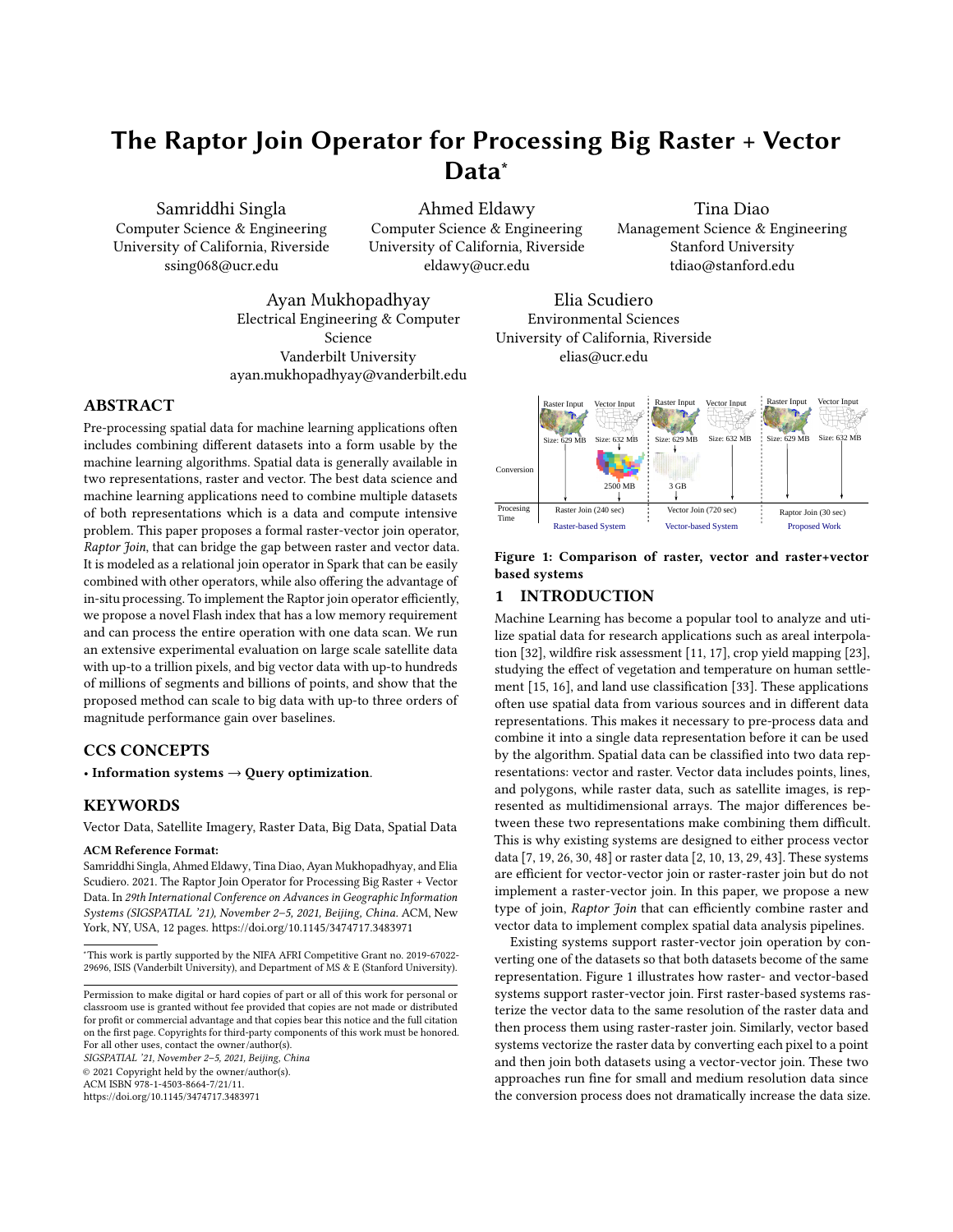as  $(R_{id}, T_{id}, y, x, x)$ , where  $R_{id}$  is the ID of the raster file and  $T_{id}$  is calculated using Equation [4.](#page-10-3) Even though there is some redundancy in repeating  $x$ , we use this format to maintain uniformity in the output for all geometry types.

3.1.2 Pixel ranges for lines. Our definition for the  $\theta_{line}$  predicate matches a line segment with those pixels whose centers are closest to the line, either horizontally or vertically. This definition is analogous to the traditional mid-point line drawing algorithm that is used in the field of computer graphics. To compute the pixel intersections, we iterate over each line segment and convert its end points from world to grid. Then, we apply the mid-point algorithm to find pixel intersections. However, unlike the original algorithm that deals with integer coordinates, our algorithm must deal with floating point geographical coordinates. This results in a collection of  $(g_{id}, y, x)$  tuples, where y and x are the row and column identifiers of the intersecting pixel and  $q_{id}$  is the geometry ID.

The next step groups these pixel intersections into pixel ranges. Simply, if several pixel intersections are in the same tile  $(T_{id})$ , belong to the same geometry  $g_{id}$ , on the same row (y), and have consecutive  $x$  or overlapping coordinates, they are combined into a single pixel range. If there is only one pixel intersection with no adjacent intersections to be combined with, a range with a single pixel is created (similar to the case of  $\theta_{point}$ ). More details about this step and the algorithm can be found in Appendix [D.](#page-11-1)

3.1.3 Pixel ranges for polygons. The intersection of a polygon with the raster layer is defined as the pixels whose bounding box center is inside the polygon. Similar to linestrings, we first compute pixel intersections and then combine them into ranges. However, unlike the linestrings, the set of pixel intersections already define an initial set of ranges that are further adjusted to match the structure of the output for points and linestrings. Figure [5](#page-4-0) illustrates the computation of pixel intersections. In this example, the raster file has 10 rows and 10 columns of pixels and is organized into four tiles, each with  $5 \times 5$  pixels. The solid and hollow circles indicate centers of pixels that are inside and outside the polygon, respectively.

The first step is to compute the pixel intersections between the boundary of the polygon and the center lines of raster rows. Therefore, the two end points of each line segment in the polygon, are converted from the model to grid space. After that, the range of raster rows that intersect with the line segment is computed, without going out of raster boundaries. Then, for each row, we compute the intersection between the horizontal line at  $row +$ 0.5 and the polygon segment. The computed intersection is then added to the list of intersections. Figure [5\(](#page-4-0)b) depicts the computed intersections with a cross. Pixels with double-crosses indicate two intersections at the same pixel. A blue cross depicts the start of an intersection range while a red cross depicts its end.

The next step is to convert the pixel intersections into ranges in the same structure of points and lines. By inspecting Figure [5,](#page-4-0) one can realize that each row must have an even number of intersections for closed polygons. Each pair of consecutive intersections represent a range of pixels. However, these ranges have three issues that are fixed using a simple algorithm. First, range are open-ended, i.e., last pixel in the range is excluded which can be easily fixed by decreasing the position of the range end by one pixel. Second, some range are empty, e.g., the first range at rows 1 and 5, and

<span id="page-4-0"></span>

Figure 5: Pixel intersection computation for polygons

some consecutive ranges can be merged, e.g., the two ranges in line 2. Both of these can be fixed by removing every pair of pixel intersections with the same exact coordinates. Third, some ranges span two tiles which would result in an efficient disk access pattern since each tile is stored in a different disk location. These are fixed by breaking each range that spans multiple tiles at tile boundaries by creating two new intersections one at the end of the first tile and one at the beginning of the next tile. All these adjustments are done in one scan over the list of pixel intersections as further detailed in Appendix [D,](#page-11-1) along with the pseudo-code for this step.

RangeIterator: We store the intersections in memory in a column format, i.e., arrays of integer values. This reduces the memory overhead and improves the cache performance. It also gives an opportunity for efficient column compression to reduce memory overhead which we leave for a future work. However, Spark is a row-oriented system and cannot directly process column-oriented data in memory. To solve this mismatch issue, we create a component, termed RangeIterator, that iterates over the ranges and streams them into the next phase.

### 3.2 Flash Index Optimization

The pixel ranges generated in the first phase can be directly used to process the data. However, the performance will not be optimal since some input raster tiles might need to be processed several times. The reason is that the Flash-Index is created in parallel for vector partitions so it is most likely that two vector partitions overlap the same set of tiles. In this phase, we perform global and local optimizations to ensure minimum disk access in the processing phase. At the global level, we repartition pixel ranges by tile ID so that all ranges that belong to one tile are processed in a single task. At the local level, we sort all ranges within each tile to match the order of the pixels in the raster file which maximizes the cache hit while processing each tile. We efficiently perform both global and local optimizations using the Spark operation repartitionAndSortWithinPartition.

**Global optimization:** We use the pair  $(R_{id}, t_{id})$  as a partitioning key which moves all pixel ranges with the same tile ID to the same partition. While all tiles have the same number of pixels, the workload across tiles can differ based on the number of pixel ranges within each tile. The distribution of pixel ranges is expected to follow the distribution of the vector data which means that the workload will have a spatial locality, i.e., nearby tiles will have similar workload. Therefore, we use hash partitioning to distribute nearby tiles across machines. We also adjust the number of partitions so that each partition will have a pre-configured number of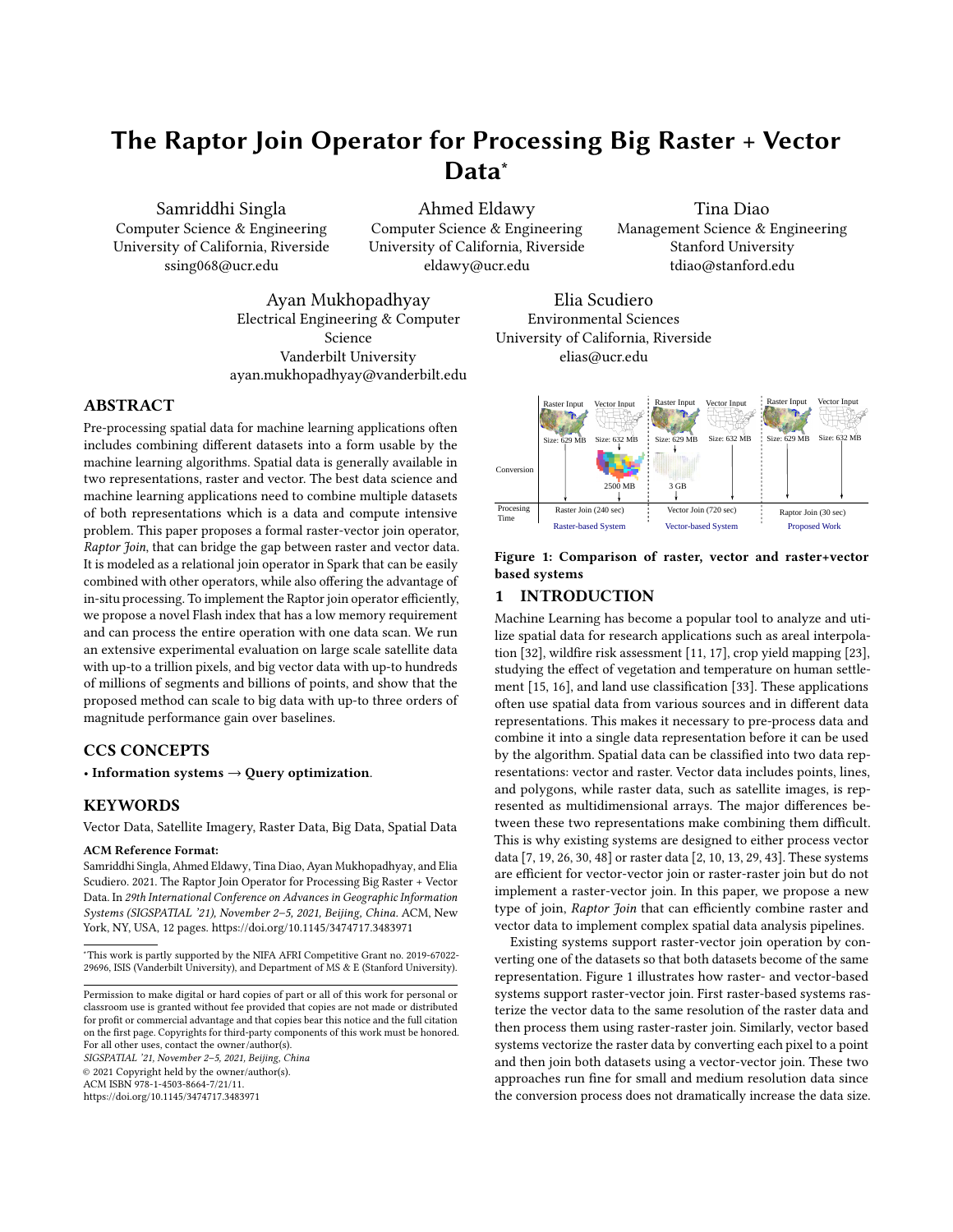SIGSPATIAL '21, November 2-5, 2021, Beijing, China Samriddhi Singla, Ahmed Eldawy, Tina Diao, Ayan Mukhopadhyay, and Elia Scudiero

tiles  $k$ . The goal is to adjust the processing time for each task to be a few seconds which balances the trade-off between parallelization overhead and load skewness.

Local optimization: Within each partition, we sort the pixel ranges lexicographically by  $(R_{id}, t_{id}, y, g_{id}, x_1)$  which ensures that tiles are processed in order and that pixels are accessed row-byrow which matches the in-memory matrix representation of the tile. This will maximize the cache efficiency since each row will be loaded in cache, processed in full, and then evicted when no longer needed.

### 3.3 Flash-Index Processing

This is the only phase where the raster tiles are read from disk. It takes as input a stream of pixel ranges sorted by  $(R_{id}, t_{id}, y, g_{id}, x_1)$ and it reads the pixel values  $m$  to output the final result as a stream of tuples in the format  $(g_{id}, R_{id}, x, y, m)$ . The order of the input ensures that only one tile needs to be loaded in memory at a time which minimizes both disk access and memory requirement. For each new range in the input, if the tile is not the one currently loaded, the current tile is replaced with the new one. Then, all pixels in the range are read one-by-one and the value is processed. If the value indicates an invalid pixel, i.e., fill value, the pixel is skipped to the next one. Otherwise, if it is a valid value, a tuple ( $g_{id}$ ,  $R_{id}$ ,  $x$ ,  $y$ ,  $m$ ) is output. The output tuples are generated in a streamed way to avoid keeping all of them in memory at the same time. For example, if the  $RJ<sub>M</sub>$  operator is followed by an aggregate operator, the values are directly processed and never kept in memory.

# <span id="page-5-0"></span>4 EXPERIMENTS

This section provides an extensive experimental evaluation of the proposed algorithm for the Raptor Join  $(RJ_{\bowtie})$  operator. We compare  $RJ<sub>M</sub>$  to three vector-based approaches, Adaptive Cell Trie (ACT) [\[19\]](#page-9-8), Sedona [\[48\]](#page-9-11) (formerly GeoSpark), and Beast [\[53\]](#page-9-22); and three raster-based approaches, Rasdaman [\[2\]](#page-9-12), Geotrellis [\[18\]](#page-9-28), and Google Earth Engine (GEE) [\[13\]](#page-9-14). When applicable, we also compare to RZS [\[39\]](#page-9-17) which supports only the zonal statistics problem on polygons using Hadoop. Zonal statistics aggregates pixel values within polygonal regions.

The experiments show that the proposed  $RJ_{\bowtie}$  is up-to three orders of magnitudes faster than the baselines. Additionally,  $RI_{\text{M}}$  is two to three orders of magnitude faster in the data loading step. Finally,  $RJ<sub>M</sub>$  is the only system that is able to perform all the experiments in one run over the big inputs while for GEE and GeoTrellis we needed, in some cases, to manually split big files into smaller ones, process each one separately, and combine the results, to work around system limitations.

### 4.1 Setup

We run RJ<sub>¤</sub>, GeoTrellis, Sedona, and Beast on a cluster with one head node and 12 worker nodes. The head node has Intel(R) Xeon(R) CPU 5 − 2609 v4 @ 1.70GHz processor, 128 of GB RAM, 2 TB of HDD, and 2×8-core processors running CentOS and Oracle Java 1.8.0\_131. The worker nodes have Intel(R) Xeon(R) CPU E5-2603 v4 @ 1.70GHz processor, 64 GB of RAM, 10 TB of HDD, and 2×6 core processors running CentOS and Oracle Java 1.8.0\_31-b04. The methods are implemented using the open source GeoTools library

#### Table 1: Vector and Raster Datasets

<span id="page-5-1"></span>Vector datasets

| Dataset           | $\overline{V}$   | Points           | File Size | Type     | Coverage |
|-------------------|------------------|------------------|-----------|----------|----------|
| all nodes         | 2.7 <sub>b</sub> | 2.7 <sub>b</sub> | 257.2 GB  | Points   | World    |
| Linearwater       | 6m               | 292m             | 5.8 GB    | Lines    | US       |
| Roads             | 18 <sub>m</sub>  | 349              | 9.1 GB    | Lines    | US       |
| Edges             | 68m              | 759m             | 33.6 GB   | Lines    | US       |
| <b>States</b>     | 49               | 165k             | 2.6 MB    | Polygons | US48     |
| Counties          | 3k               | 52k              | 978 KB    | Polygons | US48     |
| ZCTA5             | 33k              | 53m              | 851 MB    | Polygons | US       |
| <b>TRACT</b>      | 74k              | 38m              | 632 MB    | Polygons | US       |
| <b>Boundaries</b> | 284              | 3.8 <sub>m</sub> | 60 MB     | Polygons | World    |
| Parks             | 10m              | 336m             | 8.5 GB    | Polygons | World    |

| Raster datasets |  |
|-----------------|--|
|                 |  |

| Dataset      | # pixels         | Resolution     | Size   | Coverage   |
|--------------|------------------|----------------|--------|------------|
| GLC2000      | 659M             | 1 km           | 629 MB | World      |
| <b>MERIS</b> | 8.4 <sub>B</sub> | 300 m          | 7.8 GB | World      |
| US Aster     | 187 <sub>B</sub> | 30 m           | 35 GB  | US48       |
| Tree cover   | 840 <sub>B</sub> | 30 m           | 782 GB | World      |
| Planet Data  | 4.2B             | 3 <sub>m</sub> | 31 GB  | California |

17.0. Google Earth Engine runs on the Google Cloud Platform on up-to 1,000 nodes [\[13\]](#page-9-14) but it does not reveal the actual resources used by each query. Rasdaman and ACT are run on a single machine with Intel(R) Core  $i5 - 6500$  CPU @ 3.20GHz × 4, 32 of GB RAM, 1 TB of HDD running Ubuntu 16.04.

For Rasdaman, we use version 10.0 running on a single machine since the distributed version is not publicly available. For GeoTrellis, we use the geotrellis-spark package version 1.2.1, as described in its documentation. We used Sedona v1.3.2-SNAPSHOT as described on its website. GEE is still experimental and is currently free to use. The caveat is that it is completely opaque and we do not know which algorithms or how much compute resources are used to run queries. Therefore, we run each operation on GEE 3-5 times at different times and report the average to account for any variability in the load. All the running times are collected as reported by GEE in the dashboard.

For each experiment, we perform the zonal statistics query that performs a raster-vector join and then compute the four aggregate values, minimum, maximum, sum, and count for the resulting tuples. We measure the end-to-end running time as well as the performance metrics which include reading both datasets from disk and producing the final answer. Table [1](#page-5-1) lists the datasets that are used in the experiments along with their attributes. All vector datasets are available on UCR-Star [\[12,](#page-9-29) [46\]](#page-9-30). All raster datasets except Planet Data are also publicly available as described in [\[38\]](#page-9-19). Planet data is sourced from Planet Labs [\[44\]](#page-9-31) and has a temporal range of a month. The coverage of these datasets is either California, the contiguous 48 states (US48), the entire US, or the world.

### 4.2 Vector-based Systems

In this section, we compare to three vector-based baselines, Adaptive Cell Trie (ACT) [\[19\]](#page-9-8), Sedona [\[48\]](#page-9-11), and Beast. Since ACT is a single-machine algorithm, we compare it separately to a singlemachine version of RJ<sub>N</sub>. Then, we compare Sedona and Beast to the Spark-based  $RJ<sub>M</sub>$  implementation.

On-the-fly method: ACT is a highly-efficient in-memory index for point-in-polygon queries. We use it as a representative for the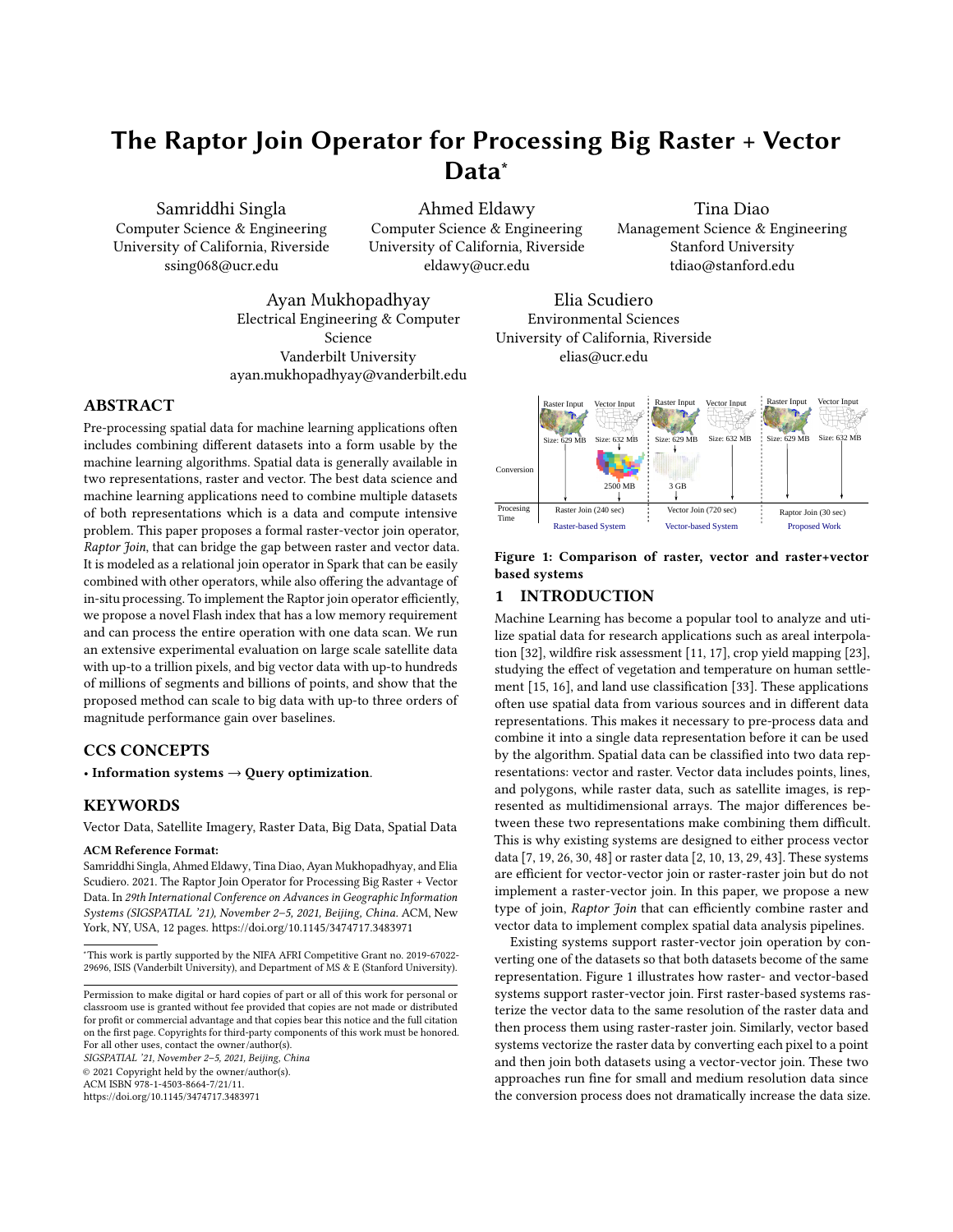<span id="page-6-0"></span>

Figure 6: Running time (bars) and index size (lines) of ACT and  $RJ<sub>\Join</sub>$  for small raster data on a single machine

<span id="page-6-1"></span>

Figure 7: Running time of vector-based systems

on-the-fly method that can avoid materializing the converted data. To adapt it to our problem, we first create an ACT-4 index (which gives the best result) and we set its precision to match the raster resolution to minimize the index size and maximize the throughput without significantly reducing the accuracy. Then, we use GDAL library to load the pixels that are within the minimum bounding rectangle (MBR) of the vector data directly from the GeoTIFF file. After that, we convert each pixel location to a point, and search for overlapping polygons in the index. For a fair comparison, we compare ACT to  $RJ_{\bowtie}$  when both are running on a single-thread. The single-thread  $RJ_{\bowtie}$  implementation skips the index optimization phase since the Flash-index is built on one machine. Since ACT is not optimized for disk access, we did not include the raster or vector loading times.

Figure [6](#page-6-0) shows the results of ACT and  $RJ<sub>M</sub>$  to join the two smallest raster datasets with all vector datasets. ACT ran out of memory for larger datasets on a machine with 32GB of RAM. For the smallest raster dataset, GLC2000,  $RJ_{\bowtie}$  is up-to three orders of magnitude faster than ACT. This can be explained by the index size which reaches nearly 6GB for ACT while it barely reaches 20MB for the proposed Flash index. Keep in mind that ACT index needs to be searched for each pixel while the Flash index is scanned only once. For the medium raster dataset, MERIS, we can see a similar behavior for both running time and index size. Furthermore, ACT runs out of memory for the boundaries dataset while the Flash index peaks at 60MB of memory.

<span id="page-6-2"></span>

Figure 8: Single machine performance of Rasdaman and  $RJ_{\bowtie}$ 

<span id="page-6-3"></span>

Figure 9: Running time of raster-based systems

Materialized method: Sedona and Beast are used to test the performance of the materialized method. To use them, we first convert the raster dataset to points in the format  $(lon, lat, m)$ , which encodes the pixel location and value. We do not consider the overhead of the conversion process. We show the results on only the smallest raster datasets since none of the baselines was able to fin-ish for the larger datasets. Figure [7](#page-6-1) shows that  $RJ_{\infty}$  outperforms all baseline systems hands down. Furthermore, as the raster resolution increases, from GLC2000 to MERIS, the gap grows to more than three orders of magnitude. The reason is that the number of pixels increases quadratically with the resolution which incurs a huge overhead on partitioning and processing this data.

The previous experiments confirm that vector-based systems are not suitable for this problem. The on-the-fly method suffers from the large index size and the excessive index access. On the other hand, the materialized method suffers from the partition and processing overhead of the vectorized pixels.

### 4.3 Raster-based Systems

In this part, we compare  $RJ<sub>M</sub>$  to four baselines, Rasdaman, GeoTrellis, Google Earth Engine (GEE), and Raptor Zonal Statistics (RZS). The latter is our previous work which is designed only for the zonal statistics problem between polygons and raster data. Since the free version of Rasdaman runs on a single-machine, we compare it to a single-thread implementation of  $RJ_{\bowtie}$ . We compare all other baselines to the Spark version of  $RJ_{\bowtie}$ . The experiments in [\[42\]](#page-9-21) show that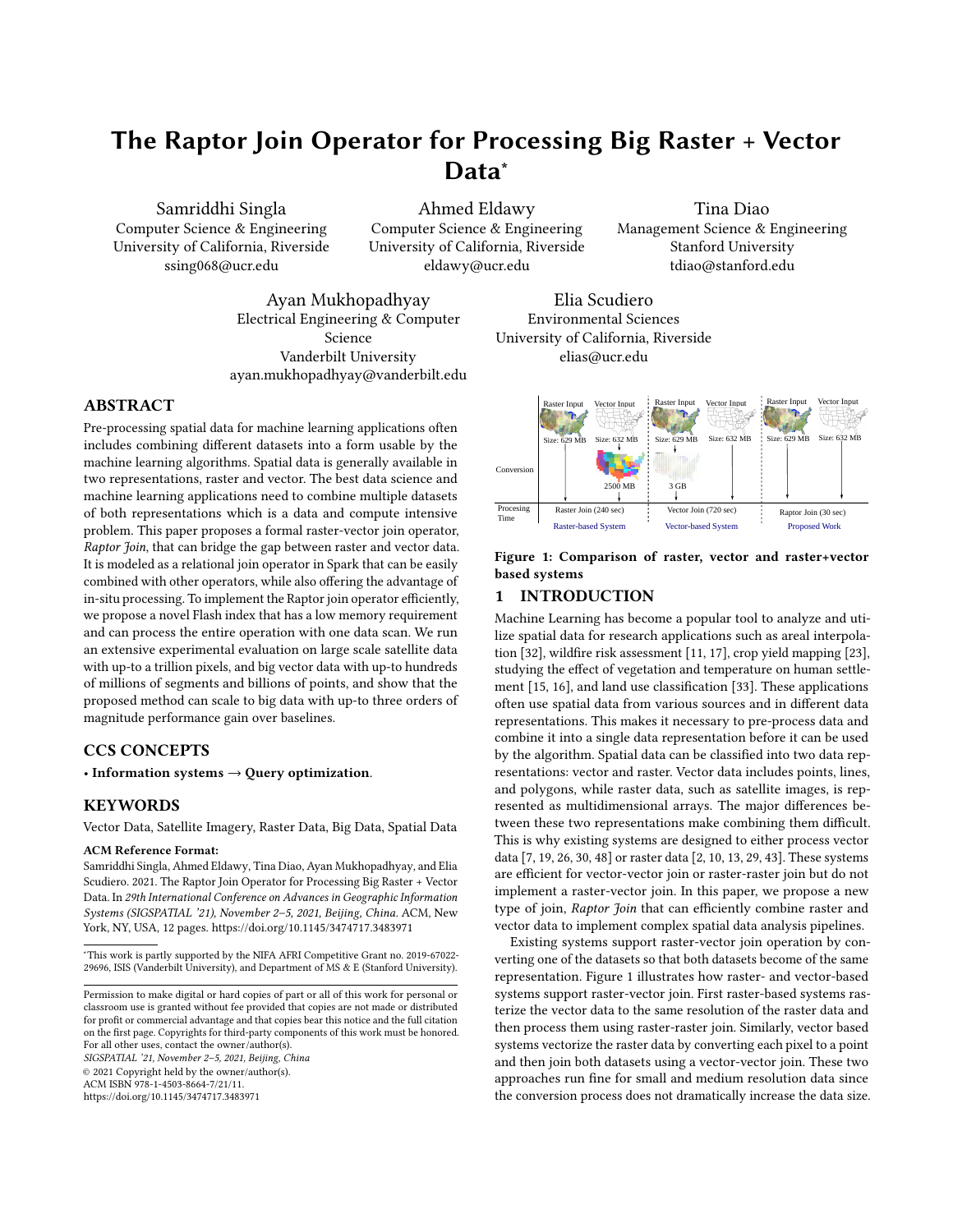<span id="page-7-0"></span>

Figure 10: Breakdown of  $RJ<sub>M</sub>$  running time

the ingestion time for raster and vector datasets for the baselines. The in-situ approach of  $RI_{\bowtie}$ , that is, uploading data to HDFS, can be observed to be two to three orders of magnitude faster than the baselines. Since, they also show that the ingestion performance of all raster systems is very low, we omit the results of the materialized method and show only the on-the-fly method.

Single-machine Systems: Figure [8](#page-6-2) shows the performance of Rasdaman as compared to the single-machine  $RJ_{\bowtie}$  algorithm. Rasdaman iterates over polygons, clips, and aggregates the raster data for each one. This would result in some redundant access to the raster data for nearby or overlapping polygons. On the other hand,  $RJ_{\bowtie}$ , even when running on a single machine, ensures that the raster tiles are accessed only once. Rasdaman would still be helpful for processing a single polygon or a very few polygons but it does not scale for large vector data.

Distributed Systems: Figure [9](#page-6-3) shows the overall running time for  $RJ<sub>M</sub>$  as compared to RZS, GeoTrellis, and GEE. Since all these systems are more scalable than the previous ones, we only try on the two bigger raster datasets, US-Aster and TreeCover.  $RJ_{\bowtie}$  is still the fastest algorithm in almost all cases. The only case where RZS is faster is when joining Boundaries with TreeCover. Since the Boundaries dataset is small, RZS would broadcast it to all machines where it then processes each file locally.  $RJ_{\bowtie}$  would still partition the Flash index which might result in some overhead as multiple machines might process different parts of the same file. However, for big vector and raster data,  $RJ<sub>M</sub>$  is more than 50 times faster than RZS. Additionally,  $RJ_{\bowtie}$  is more flexible since the RZS algorithm solves only the zonal statistics problem and runs only with polygons.

Breakdown of  $RJ<sub>M</sub>$  Running Time Figure [10](#page-7-0) shows the breakdown of the total running time for  $RJ_{\bowtie}$  into three steps, Flash Index Creation, Flash Index Optimization, and Flash Index Processing. It can be observed from the figure that the running time is dominated by Flash Index Processing Step. This is because this step is dominated by disk IO for reading the required pixel values from disk. The Flash Index Creation takes about 10%-40% of the running time and depends on the size of vector data. Treecover dataset is made up of multiple raster files. This is why for this dataset, Flash Index Creation step takes more time as it needs to compute the Flash Index for each raster file separately. The Flash Index Optimization takes the least amount of time and depends on the distribution of intersections across worker nodes.

SIGSPATIAL '21, November 2-5, 2021, Beijing, China Samriddhi Singla, Ahmed Eldawy, Tina Diao, Ayan Mukhopadhyay, and Elia Scudiero

<span id="page-7-1"></span>

Figure 11: Performance on non-polygon joins with big raster data. Dotted lines represent extrapolated values.

<span id="page-7-2"></span>

## 4.4 Flexibility of  $\mathbb{R} \mathbb{J}_{\bowtie}$

**Non-polygon joins:** To show the flexibility of  $RJ_{\bowtie}$ , we test its performance on non-polygonal joins, i.e., point and linestring joins. An application of point joins is agricultural applications that combine ground sensors at fixed points with remote sensors and build a regression model between them [\[34\]](#page-9-26). Linestring joins can be used in hydrology applications to compute the elevation model along water paths to measure the water flow and delineate watersheds [\[9\]](#page-9-25). Figure [11](#page-7-1) shows the performance of point and line joins for the vector datasets in Table [1](#page-5-1) and the largest raster dataset Treecover for  $RJ<sub>M</sub>$  and GEE. We chose GEE as a baseline as we observed it to be the most scalable during the experiments for polygon joins. As can be observed,  $RJ_{\bowtie}$  outperforms GEE for both linestring and point joins with over two orders of magnitude performance gain. The dotted lines for GEE indicate an extrapolation that we did to estimate the running time for larger vector datasets, since it was not able to process the entire dataset in one run.

Applications: Figure [12](#page-7-2) shows the results for applications dis-cussed in [\[42\]](#page-9-21). As can be observed,  $RJ<sub>M</sub>$  is at least 10x faster than GEE for the first two applications. For the first application, wildfire combating,  $RJ_{\bowtie}$  is used to calculate statistics for both California (3 million polygons) and the entire US (55 million polygons). It takes as input 23 rasters from landfire.gov each containing over a billion pixels. The second application, crop yield mapping, takes as input 360,000 agricultural fields and over 1.8 TB of medium resolution(MR) raster data and 31 GB of high resolution(HR) Planet Data. For the third application of areal interpolation(ArI), the results are for the single machine implementation of  $RJ_{\bowtie}$ . It was used to join the National Land Cover (NLCD) raster dataset, with 16 billion pixels, with 74k TRACT polygons to estimate their population.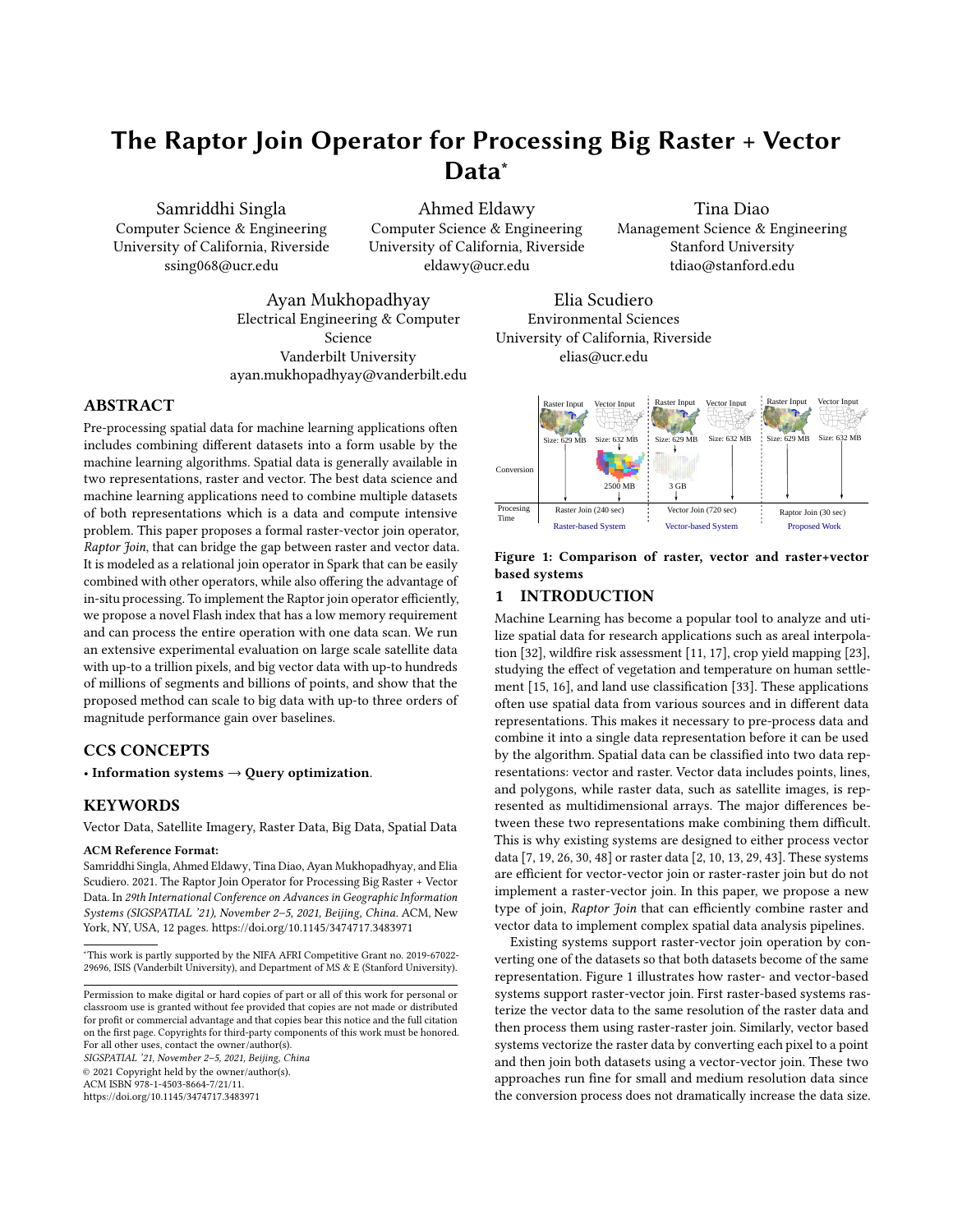# 4.5 Optimizing  $RJ_{\bowtie}$

Flash Index Construction: This experiment studies the effect of partitioning vector data during the Flash index construction step. We compare the default Spark partitioning, that creates a partition for each 128 MB block, against the one proposed in  $RJ_{\bowtie}$  that partitions the file into blocks of 16 MB each, followed by another partitioning if the number of blocks is less than the number of workers in the cluster. The experiment is conducted using the raster dataset, Treecover and subsets of vector dataset, Parks. As can be seen in Figure [13,](#page-7-2) the proposed partitioning runs 100 times faster for small datasets due to the additional re-partitioning step that ensures that all executors participate in the processing. For large datasets, the default partitioning method fails with out of memory exception due to the large number of intersections per 128 MB partition. Using a 16 MB partition reduces the overall memory overhead per executor.

Flash Index Optimization: This experiment studies the effect of global and local index optimizations on the running time of  $RJ_{\bowtie}$ algorithm. As can be observed in Figure [14,](#page-8-1) using only the global optimization helps with small vector datasets, i.e., boundaries, but it does not help much with medium-scale datasets, i.e., ZCTA5 and TRACT, and reduces the performance for large datasets, parks. The reason is that for a small dataset, the Flash index is small enough that only partitioning by tile ID (global optimization) is enough while sorting within partition might not help much. For large vector data, local optimization is critical due to the large number of pixel ranges. This can be observed with the parks dataset where global+local optimizations achieve an order of magnitude speedup.

Efficient Aggregation: There are two types of aggregate functions, algebraic and holistic. Algebraic functions can be computed efficiently using reduce or aggregate operation. local and then global aggregation, e.g., min, max, and average. These can be computed in Spark using the reduce or aggregate operations. Holistic functions, on the other hand, may require collecting all values in one machine and are thus less efficient to compute, e.g., median and percentile. They can be implemented in Spark using the less efficient groupBy operation. Since  $RJ_{\bowtie}$  is integrated in Spark, it can compute both types of functions by simply following the  $RJ_{\bowtie}$ operation with the appropriate Spark operation. This design breaks from the limitation of RZS which can only support a limited number of algebraic aggregate functions. Figure [15](#page-8-1) compares the computation of mean and median as an example of algebraic and holistic functions, respectively. As shown,  $RJ_{\bowtie}$  is three times faster when computing the mean due to the more efficient calculation method. This experiment also shows the flexibility of  $RJ_{\bowtie}$  with any function that the users want to compute.

## <span id="page-8-0"></span>5 RELATED WORK

Non-spatial Joins The join operation [\[31\]](#page-9-32) is a fundamental relational database query operation that brings together two ore more relations. Logically, it can be modeled as a Cartesian product followed by a filter on the join predicate. Non-matching attributes from the two relations can be included in the output depending on the join type, inner, left outer, right outer, or full outer join. The most common join operation in relational databases is equi-join which uses the equality join predicate. Traditional join algorithms [\[25\]](#page-9-33) are block nested loop, index nested loop, hash join, and sort-merge join. Sort-merge join is usually the most efficient algorithm if the

<span id="page-8-1"></span>

inputs are already sorted. Otherwise, hash join is most commonly used. Finally, index nested loop join is preferred if one dataset is very small and the other one is indexed. In this paper, we make an analogy between traditional join algorithms and raster-vector-join algorithms to explain their limitations.

Spatial Join on Raster Data Raster data is usually represented as multidimensional arrays and it is analysed using map algebra [\[24,](#page-9-34) [35\]](#page-9-35). To join two raster layers, they must have the same dimensions. If the dimensions mismatch, a regridding operation is applied on one dataset to match the other dataset. Systems such as SciDB [\[43\]](#page-9-16), RasDaMan [\[2\]](#page-9-12), GeoTrellis [\[18\]](#page-9-28), ChronosDB [\[51\]](#page-9-36), and Google Earth Engine [\[13\]](#page-9-14) implement algorithms for raster operations that can process large amounts of raster data. However, none of these systems provide an efficient join operation for raster and vector data. They usually rasterize the vector data with a matching resolution and apply the raster operation. [\[6,](#page-9-37) [54\]](#page-9-38) optimize raster joins by utilizing its tiled structure. However, they focus on either similarity joins or skewed data, which generally do not apply to raster-vector joins.

Spatial Join on Vector Data Vector data is represented as a set of points, lines, and polygons, which are all represented as a set of coordinates. A spatial join on vector data can be defined as a join that finds pairs of geometries that satisfy a spatial predicate, such as intersection, overlap, or contains. Spatial join algorithms for vector data include R-Tree join [\[3\]](#page-9-39), Spatial Hash join [\[22\]](#page-9-40), Partition Based Spatial Merge join (PBSM) [\[27\]](#page-9-41), index-based in-memory joins [\[19,](#page-9-8) [37\]](#page-9-42), and many more [\[20,](#page-9-43) [21\]](#page-9-44). Efforts have also been made to implement these spatial join algorithms in a distributed environment in order to process big data [\[1,](#page-9-45) [7,](#page-9-7) [47,](#page-9-46) [48,](#page-9-11) [52\]](#page-9-47). None of these systems support raster-vector join efficiently. They can only convert raster pixels to points to apply one of the spatial predicates. For raster datasets with billions of pixels, this method does not scale.

Raster-Vector Joins There has been some efforts to combine raster and vector data efficiently at the data representation, indexing, and query processing levels. At the data representation levels, a new vaster model was proposed [\[28\]](#page-9-48) which converts both vector and raster data to a common representation. However, it was not practical as it needs to convert both datasets prior to doing any processing. At the indexing levels, the  $k^2$ -raster index is proposed [\[4,](#page-9-49) [36\]](#page-9-50) to index raster data that can be combined with an R-tree vector index. However, this work is limited to top-k and range queries and is limited to small data as it is a main-memory index. At the query processing level, the single-machine Scanline algorithm [\[8,](#page-9-51) [40\]](#page-9-20) was proposed to solve the zonal statistics problem on raster and vector data. The algorithm was also ported to Hadoop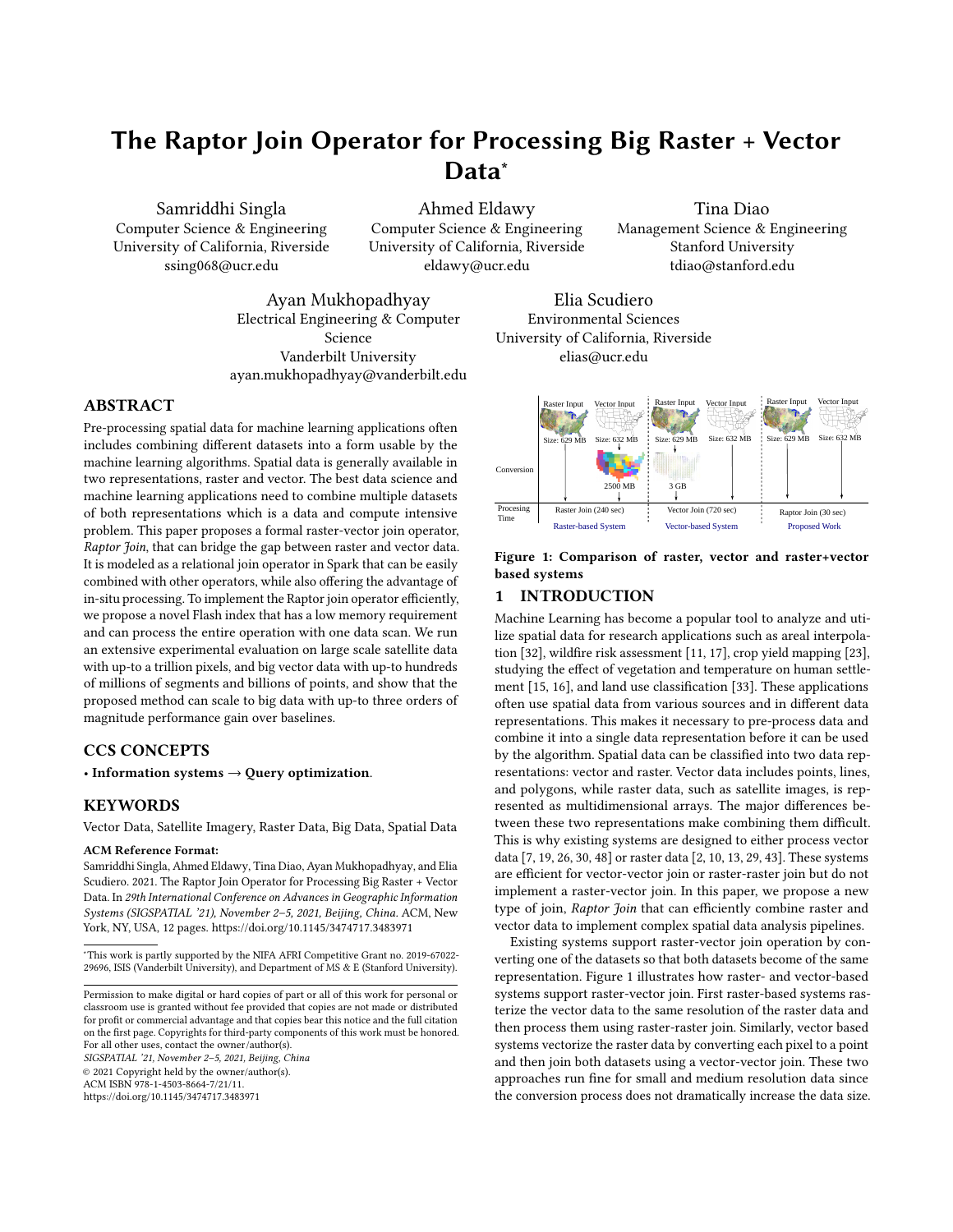for scalability [\[38,](#page-9-19) [39\]](#page-9-17). However, this work was limited to the zonal statistics computation on polygons and had a limited scalability when it comes to big vector data.

This paper is the first to define and implement a general-purpose join operator for raster and vector data that can be used to build any complex relational query plan that runs on the distributed Spark framework. It does not require a conversion process like [\[28\]](#page-9-48). The proposed Flash index is lighter than [\[4,](#page-9-49) [19,](#page-9-8) [36\]](#page-9-50) and can scale to terabytes of data and support any relational operation. Finally, the proposed work is more scalable and flexible than [\[8,](#page-9-51) [38](#page-9-19)[–40\]](#page-9-20) since it can support any relational query plan and not only zonal statistics.

# <span id="page-9-23"></span>6 CONCLUSION AND FUTURE WORK

The paper proposes a new raster-vector join algorithm, Raptor Join  $(RJ_{\bowtie})$ . It overcomes the limitations of the existing systems by combining raster-vector data in their native formats by using a novel index structure Flash Index. This algorithm is modeled as a relational join operator and uses an in-situ approach, hence, making it attractive for ad-hoc queries. It runs in three steps, namely, Flash Index creation, Flash Index optimization and Flash Index processing. The Flash Index creation step computes a mapping between raster and vector in the form of pixel ranges. The Flash Index optimization step partitions and reorganizes this data structure across machines in such a way that each tile in the raster dataset is scanned by only one machine. The Flash Index processing step processes the partitioned pixel ranges to read the required pixel values from the raster dataset. We run extensive experiments for the system against Rasdaman, GeoTrellis, Google Earth Engine, Adaptive Cell Trie, GeoSpark, and Beast on large raster and vector datasets to show its scalability and performance gain. In the future, we plan on extending the system to work with machine learning algorithms and answering approximate queries.

### REFERENCES

- <span id="page-9-45"></span>[1] A. Aji et al. Hadoop-GIS: A high performance spatial data warehousing system over mapreduce. PVLDB, 6(11), 2013.
- <span id="page-9-12"></span>[2] P. Baumann et al. The multidimensional database system RasDaMan. In SIGMOD, pages 575–577, Seattle, WA, June 1998.
- <span id="page-9-39"></span>pages 5/5-5/7, Seattle, WA, June 1996.<br>[3] T. Brinkhoff, H.-P. Kriegel, and B. Seeger. Efficient processing of spatial joins using R-trees. ACM SIGMOD Record, 22(2):237–246, 1993.
- <span id="page-9-49"></span>[4] N. R. Brisaboa et al. Efficiently querying vector and raster data. The Computer Journal, 60(9):1395–1413, 2017.
- <span id="page-9-52"></span>[5] T. Diao et al. Uncertainty Aware Wildfire Management. In AI for Social Good Workshop, AAAI Fall Symposium Series, 2020.
- <span id="page-9-37"></span>[6] J. Duggan et al. Skew-aware join optimization for array databases.
- <span id="page-9-7"></span>[7] A. Eldawy and M. F. Mokbel. SpatialHadoop: A MapReduce Framework for Spatial Data. In ICDE, pages 1352–1363, Apr. 2015.
- <span id="page-9-51"></span>[8] A. Eldawy, L. Niu, D. Haynes, and Z. Su. Large scale analytics of vector+raster big spatial data. In SIGSPATIAL, pages 62:1–62:4, 2017.
- <span id="page-9-25"></span>[9] Y. Fan et al. Hillslope Hydrology in Global Change Research and Earth System Modeling. 2019.
- <span id="page-9-13"></span>[10] GeoTrellis on Spark. [https://github.com/wri/geotrellis-zonal-stats/blob/master/](https://github.com/wri/geotrellis-zonal-stats/blob/master /src/main/scala/tutorial/ZonalStats.scala) [src/main/scala/tutorial/ZonalStats.scala,](https://github.com/wri/geotrellis-zonal-stats/blob/master /src/main/scala/tutorial/ZonalStats.scala) 2019.
- <span id="page-9-1"></span>[11] O. Ghorbanzadeh et al. Spatial prediction of wildfire susceptibility using field survey GPS data and machine learning approaches. Fire, 2(3):43, 2019.
- <span id="page-9-29"></span>[12] S. Ghosh, T. Vu, M. A. Eskandari, and A. Eldawy. UCR-STAR: The UCR Spatio-Temporal Active Repository. SIGSPATIAL Special, 11(2):34–40, Dec. 2019.
- <span id="page-9-14"></span>[13] N. Gorelick et al. Google earth engine: Planetary-scale geospatial analysis for everyone. Remote sensing of Environment, 202:18–27, 2017.
- <span id="page-9-24"></span>[14] ISO 19111:2019: Geographic information - Referencing by coordinates. [https:](https://www.iso.org/obp/ui/#iso:std:iso:19111:ed-3:v1:en) [//www.iso.org/obp/ui/#iso:std:iso:19111:ed-3:v1:en,](https://www.iso.org/obp/ui/#iso:std:iso:19111:ed-3:v1:en) 2019.
- <span id="page-9-4"></span>[15] G. D. Jenerette et al. Regional Relationships Between Surface Temperature, Vegetation, and Human Settlement in a Rapidly Urbanizing Ecosystem. Landscape Ecology, 22:353–365, 2007.

SIGSPATIAL '21, November 2-5, 2021, Beijing, China Samriddhi Singla, Ahmed Eldawy, Tina Diao, Ayan Mukhopadhyay, and Elia Scudiero

- <span id="page-9-5"></span>[16] G. D. Jenerette et al. Ecosystem Services and Urban Heat Riskscape Moderation: Water, Green Spaces, and Social Inequality in Phoenix, USA. Ecological Applications, 21:2637–2651, 2011.
- <span id="page-9-2"></span>[17] M. B. Joseph et al. Spatiotemporal prediction of wildfire size extremes with bayesian finite sample maxima. Ecological Applications, 29(6), 2019.
- <span id="page-9-28"></span>[18] A. Kini and R. Emanuele. Geotrellis: Adding Geospatial Capabilities to Spark, 2014.
- <span id="page-9-8"></span>[19] A. Kipf et al. Adaptive main-memory indexing for high-performance pointpolygon joins. In EDBT 2020, pages 347–358. OpenProceedings.org, 2020.
- <span id="page-9-43"></span>[20] N. Koudas and K. C. Sevcik. Size separation spatial join. In SIGMOD, pages 324–335, 1997.
- <span id="page-9-44"></span>[21] M.-L. Lo and C. V. Ravishankar. Spatial joins using seeded trees. In ACM SIGMOD, pages 209–220, 1994.
- <span id="page-9-40"></span>[22] M.-L. Lo and C. V. Ravishankar. Spatial hash-joins. In ACM SIGMOD, pages 247–258, 1996.
- <span id="page-9-3"></span>[23] B. Maestrini and B. Basso. Predicting spatial patterns of within-field crop yield variability. Field Crops Research, 219, 2018.
- <span id="page-9-34"></span>[24] J. Mennis, R. Viger, and C. D. Tomlin. Cubic map algebra functions for spatiotemporal analysis. Cartography and Geographic Information Science, 32(1), 2005. [25] P. Mishra and M. H. Eich. Join processing in relational databases. ACM Computing
- <span id="page-9-33"></span><span id="page-9-9"></span>Surveys (CSUR), 24(1):63–113, 1992. [26] S. Nishimura et al. MD-HBase: Design and Implementation of an Elastic Data
- Infrastructure for Cloud-scale Location Services. DAPD, 31(2):289–319, 2013.
- <span id="page-9-41"></span>[27] J. M. Patel and D. J. DeWitt. Partition based spatial-merge join. ACM Sigmod Record, 25(2):259–270, 1996.
- <span id="page-9-48"></span>[28] D. J. Peuquet. A hybrid structure for the storage and manipulation of very large spatial data sets. Computer Vision, Graphics, and Image Processing, 24(1), 1983. [29] G. Planthaber, M. Stonebraker, and J. Frew. Earthdb: scalable analysis of modis
- <span id="page-9-15"></span>data using scidb. In BIGSPATIAL, pages 11–19, 2012.
- <span id="page-9-10"></span>[30] Postgis: Spatial and geographic objects for postgresql, 2020. [https://postgis.net.](https://postgis.net)
- <span id="page-9-32"></span>[31] R. Ramakrishnan and J. Gehrke. Database management systems. McGraw-Hill, 2000.
- <span id="page-9-0"></span>[32] M. Reibel and A. Agrawal. Areal interpolation of population counts using preclassified land cover data. Population Research and Policy Review, 26(5-6), 2007.
- <span id="page-9-6"></span>[33] H. Saadat et al. Land use and land cover classification over a large area in iran based on single date analysis of satellite imagery. ISPRS Journal of Photogrammetry and Remote Sensing, 66(5):608–619, 2011.
- <span id="page-9-26"></span>[34] E. Scudiero et al. Regional scale soil salinity evaluation using landsat 7, western san joaquin valley, california, usa. Geoderma Regional, 2-3:82 – 90, 2014.
- <span id="page-9-35"></span>[35] S. Shekhar and S. Chawla. Spatial Databases: A Tour. Prentice Hall Upper Saddle River, NJ, 2003.
- <span id="page-9-50"></span>[36] F. Silva-Coira et al. Efficient processing of raster and vector data. Plos one, 15(1):e0226943, 2020.
- <span id="page-9-42"></span>[37] B. Simion, A. D. Brown, and R. Johnson. Skew-resistant Parallel In-memory Spatial Join. In SSDBM, pages 6:1–6:12, Aalborg, Denmark, July 2014.
- <span id="page-9-19"></span>[38] S. Singla and A. Eldawy. Distributed Zonal Statistics of Big Raster and Vector Data. In SIGSPATIAL, 2018.
- <span id="page-9-17"></span>[39] S. Singla and A. Eldawy. Raptor Zonal Statistics : Fully Distributed Zonal Statistics of Big Raster + Vector Data. In IEEE BigData 2020. IEEE, Dec. 2020.
- <span id="page-9-20"></span>[40] S. Singla et al. Raptor: Large Scale Analysis of Big Raster and Vector Data. PVLDB, 12(12):1950 – 1953, 2019.
- <span id="page-9-53"></span>[41] S. Singla et al. WildfireDB: A Spatio-Temporal Dataset Combining Wildfire Occurrence with Relevant Covariates. 2020.
- <span id="page-9-21"></span>[42] S. Singla et al. Experimental Study of Big Raster and Vector Database Systems. In ICDE, page To Appear, Apr. 2021.
- <span id="page-9-16"></span>[43] M. Stonebraker et al. SciDB: A Database Management System for Applications with Complex Analytics. Computing in Science and Engineering, 15(3), 2013.
- <span id="page-9-54"></span><span id="page-9-31"></span>[44] P. Team. Planet application program interface: In space for life on earth, 2018–. [45] M. P. Thompson et al. Integrating pixel-and polygon-based approaches to wildfire
- risk assessment: Application to a high-value watershed on the pike and san isabel national forests, colorado, usa. Environmental Modeling & Assessment, 21(1), 2016.
- <span id="page-9-30"></span>[46] UCR-Star: The UCR Spatio-temporal Active Repository. [https://star.cs.ucr.edu/.](https://star.cs.ucr.edu/)
- <span id="page-9-46"></span>[47] D. Xie et al. Simba: Efficient In-Memory Spatial Analytics. In SIGMOD, June 2016.
- <span id="page-9-11"></span>[48] J. Yu, M. Sarwat, and J. Wu. GeoSpark: A Cluster Computing Framework for Processing Large-Scale Spatial Data. In SIGSPATIAL, Seattle, WA, Nov. 2015.
- <span id="page-9-27"></span>[49] M. Zaharia et al. Resilient distributed datasets: A fault-tolerant abstraction for in-memory cluster computing. In NSDI. USENIX Association, 2012.
- <span id="page-9-18"></span>[50] M. Zaharia et al. Apache spark: a unified engine for big data processing. Commun. ACM, 59(11):56–65, 2016.
- <span id="page-9-36"></span>[51] R. A. R. Zalipynis. Chronosdb: distributed, file based, geospatial array dbms. PVLDB, 11(10):1247–1261, 2018.
- <span id="page-9-47"></span>[52] S. Zhang, J. Han, Z. Liu, K. Wang, and Z. Xu. Sjmr: Parallelizing spatial join with mapreduce on clusters. In CLUSTER, pages 1–8, 2009.
- <span id="page-9-22"></span>[53] Y. Zhang and A. Eldawy. Evaluating computational geometry libraries for big spatial data exploration. In ACM SIGMOD, pages 1–6, 2020.
- <span id="page-9-38"></span>[54] W. Zhao, F. Rusu, B. Dong, and K. Wu. Similarity join over array data. In Proceedings of the 2016 International Conference on Management of Data, 2016.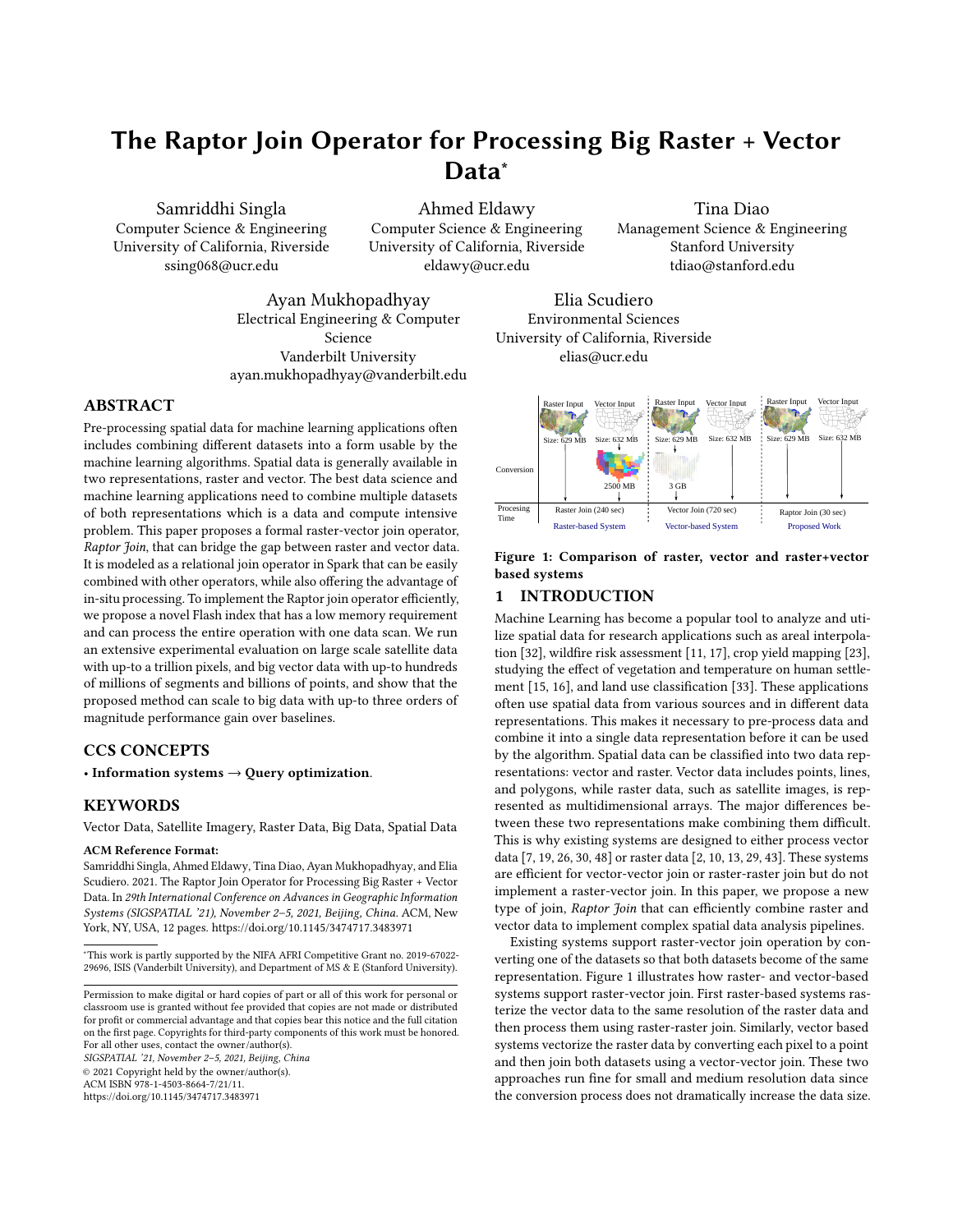# <span id="page-10-0"></span>A RASTER METADATA ATTRIBUTES

This part describes how information from raster metadata  $R.M$  can be used to calculate the attributes required for each raster layer  $R$ or pixel  $px$ :

- Pixel bounding box  $bb(px)$ : is the bounding box of a pixel in world coordinates. The two corner points of  $bb(px)$  are computed by applying the  $G2W$  transformation for the pixel locations  $(x, y)$  and  $(x + 1, y + 1)$ .
- Pixel resolution  $p_x$ ,  $p_y$ : is the width and height of a pixel bounding box. This value needs to be calculated only once since all pixels have the same resolution. For square pixels, we use  $p = p_x = p_u$  to refer to either of them.
- Tile ID  $T_{id}(px)$ : is the tile that contains any given pixel.

<span id="page-10-3"></span>
$$
T_{id} = \left\lfloor \frac{y}{th} \right\rfloor \cdot \left\lceil \frac{c}{tw} \right\rceil + \left\lfloor \frac{x}{tw} \right\rfloor \tag{4}
$$

• Number of tiles in the file:

$$
numTiles = \left\lceil \frac{c}{tw} \right\rceil \cdot \left\lceil \frac{r}{th} \right\rceil \tag{5}
$$

# <span id="page-10-1"></span>B INTEGRATION WITH SPARK

This part describes how the  $RJ_{\bowtie}$  operation is integrated with the Spark RDD API [\[49\]](#page-9-27). We use the Scala *implicit classes*<sup>[1](#page-10-4)</sup> feature to extend the SparkContext and RDD classes without touching the internal code of Spark. In SparkContext, we add two sets of functions for loading vector and raster data in various formats, e.g., geoTiff, shapefile, and geojson. Vector data is loaded as RDD[IFeature] where IFeature represents a geometric feature that contains a geometry and any additional non-spatial attributes in the file. Raster data is loaded as RDD[ITile] where each ITile is an interface for accessing pixel values and raster metadata.

We also extend RDD[ITile] with the raptorJoin method that takes RDD[IFeature] and returns RDD[(Long, Int, Int, Int, Float) which represents a set of tuples  $(q_{id}, R_{id}, x, y, m)$ . Finally, raptorJoin is implemented as a transformation so it can be preceded or followed by other transformations and they will be compiled into one Spark job. For example, it can be preceded by filter on the vector data and followed by a grouped aggregation on the geometry ID or the pixel value. In addition to the Scala API, we also provide Java and Python wrappers but we omit their details for brevity.

# <span id="page-10-2"></span>C APPLICATION EXAMPLES

 $RJ<sub>M</sub>$  can be used in a wide range of applications. This section describes three real applications we collaborated on for combating wildfires, crop yield estimation in agriculture, and population estimation in political science. Interested readers can refer to [\[42\]](#page-9-21) for more details about these applications. The following examples use the Spark Scala RDD API assuming that Spark context is initialized as sc. We assume that the reader is familiar with the Spark RDD  $API<sup>2</sup>$  $API<sup>2</sup>$  $API<sup>2</sup>$  since explaining it is beyond the scope of this work.

Combating Wildfires In this application [\[5,](#page-9-52) [41,](#page-9-53) [45\]](#page-9-54), the input consists of a set of fire zones in the US, defined as polygons, and a set of satellite layers that contain vegetation, fuel and temperature as contributing factors for the spread of fire. It calculates a set of

```
1https://docs.scala-lang.org/overviews/core/implicit-classes.html
```
<span id="page-10-5"></span><sup>2</sup>https://spark.apache.org/docs/latest/rdd-programming-guide.html

statistics including mean, median, and standard deviation for the contributing factors in each fire zone. This data can then be used to train a machine learning model on how wild fires spread. The following code snippet shows how to compute the statistics for temperature (vegetation and fuel is done similarly).

val zones: RDD[IFeature] = sc.shapefile("zones.zip") val temperature:  $RDD[ITile] = sc.getoff("temperature.tif")$ val zone\_temp:  $RDD[(\text{IFeature}, \text{Array}[\text{Float}])] =$ temperature.raptorJoin(zones) .map( $x =>(x.feature_id, x.m))$  // Keep geometry and pixel value .groupByKey() // Group by vector feature .map(x =>  $(x, 1, statistics(x, 2))$ ) // Compute statistics

The result is grouped by feature-id to be able to compute holistic aggregate functions, e.g., median, which can only be computed when all values are present.

Crop Yield Mapping In this application [\[23\]](#page-9-3), the input consists of a vector dataset that contains farmlands in California and several raster layers that represent the vegetation, i.e., how green each pixel is, at different dates. It computes the  $90<sup>th</sup>$  percentile of vegetation per pixel over time and then computes the average per farmland.

val farmland: RDD[IFeature] = sc.shapefile("farmland.shp")  $.filter(\_\$ getAs[String]("State") == "CA") val vegetation:  $RDD[$ [1] = sc.geDiff(" vegetation")val percentiles:  $RDD[(\text{IFeature}, \text{float})] =$ vegetation.raptorJoin(farmland) .groupBy( $v =>(v.x, v.y)$ ) // Group by pixel location .map(x => percentile(x, 90)) // Compute 90th percentile val averages = percentiles.aggregateByKey $((0.0f, 0L))$ // Aggregate sum, count  $(sumcount, x)$  =>  $(sumcount, 1 + x, sumcount, 2 + 1)$ ,  $(a, b)$  =>  $(a_1 + b_1, a_2 + b_2)$  // Combine (sum, count) .map(x => (x.\_1, x.\_2.\_1 / x.\_2.\_2)) // average=sum/count

The above example filters the farmland dataset before the join to keep only the ones in California. We join and group the results by pixel to include all pixels values across time. After that, we compute the  $90<sup>th</sup>$  percentile per pixel while still keeping the farmland feature in the result. We use the Spark aggregate operation which can efficiently compute algebraic aggregate functions, e.g., average.

Areal Interpolation (AI) This application [\[32\]](#page-9-0) estimates the population in arbitrary areas using areal interpolation. At its core, this method takes a set of polygonal regions, e.g., census tracts or ZIP codes, and a raster layer that contain land use type. It computes the histogram of use types for each region as explained below.

 $\vert$  val regions: RDD[IFeature] = sc.shapefile("tracts.shp") val landuse: RDD[ITile] = sc.geoTiff("landuse") val histograms: Map $[((IFeature, float), Long)] =$ landuse.raptorJoin(regions) .map( $x = > ((x.feature, x.m), null))$  // Map to histogram bins .countByKey() // Count per region and land type

This example directly joins the tracts vector data with the landuse raster data. To compute the histogram, it uses a map transformation to define a histogram bin for each result entry as the pair (tract,land type). It finishes by simply counting the number of entries per bin.